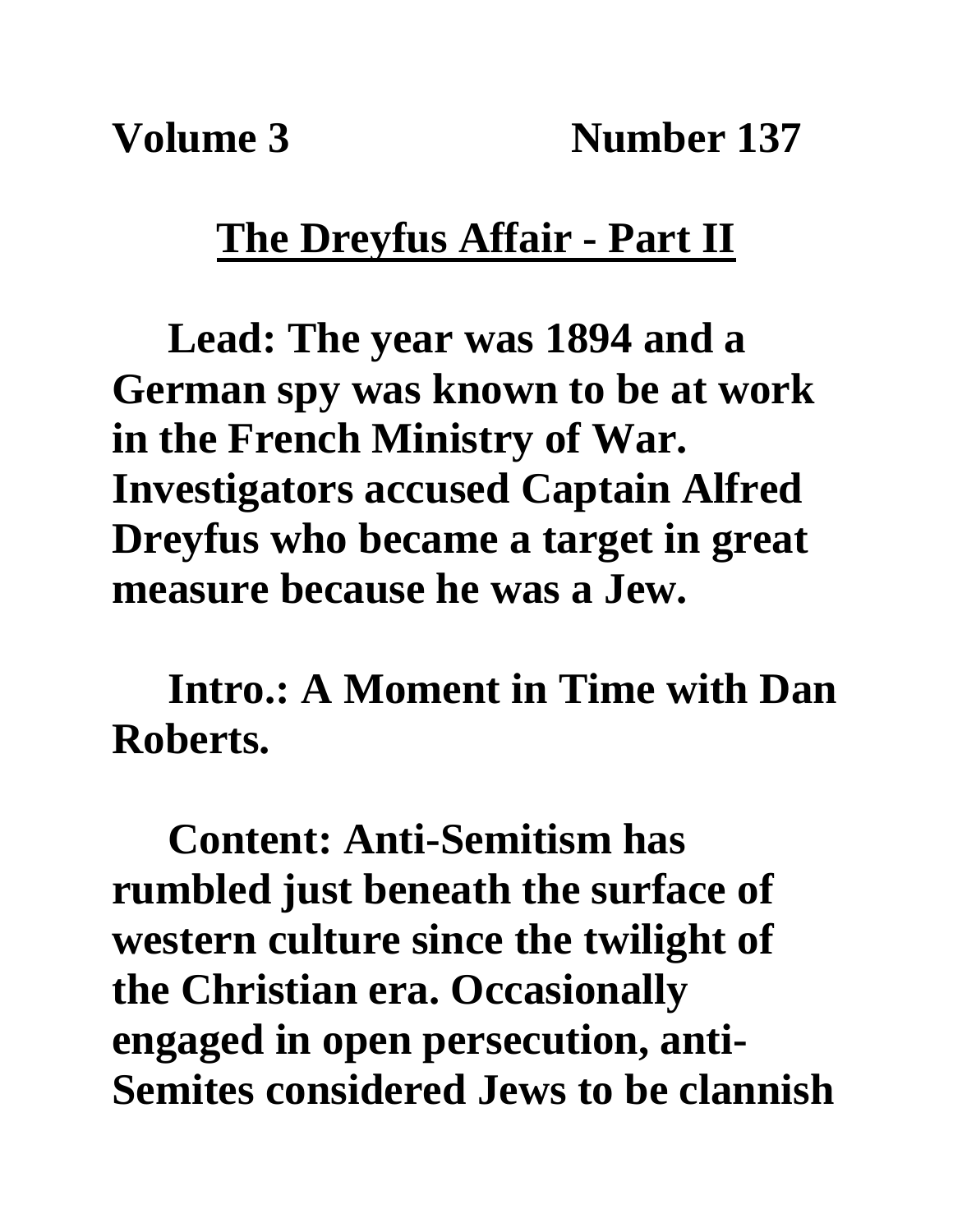**and their religious practices more than a little subversive. Many Jews were involved in the professions of law, medicine, and when permitted, occupied key positions in national service. Because the Roman Catholic Church prohibited the charging of interest, Jews, not burdened by such regulations, gravitated toward finance, money-lending, and commerce. An added advantage of these occupations was that, in times of persecution, Jewish assets were portable. Cash crosses borders.** 

**Yet, Jewish success in business and banking was a further cause of jealousy and resentment. In the wake of emancipation, when Jews were given full political and religious rights**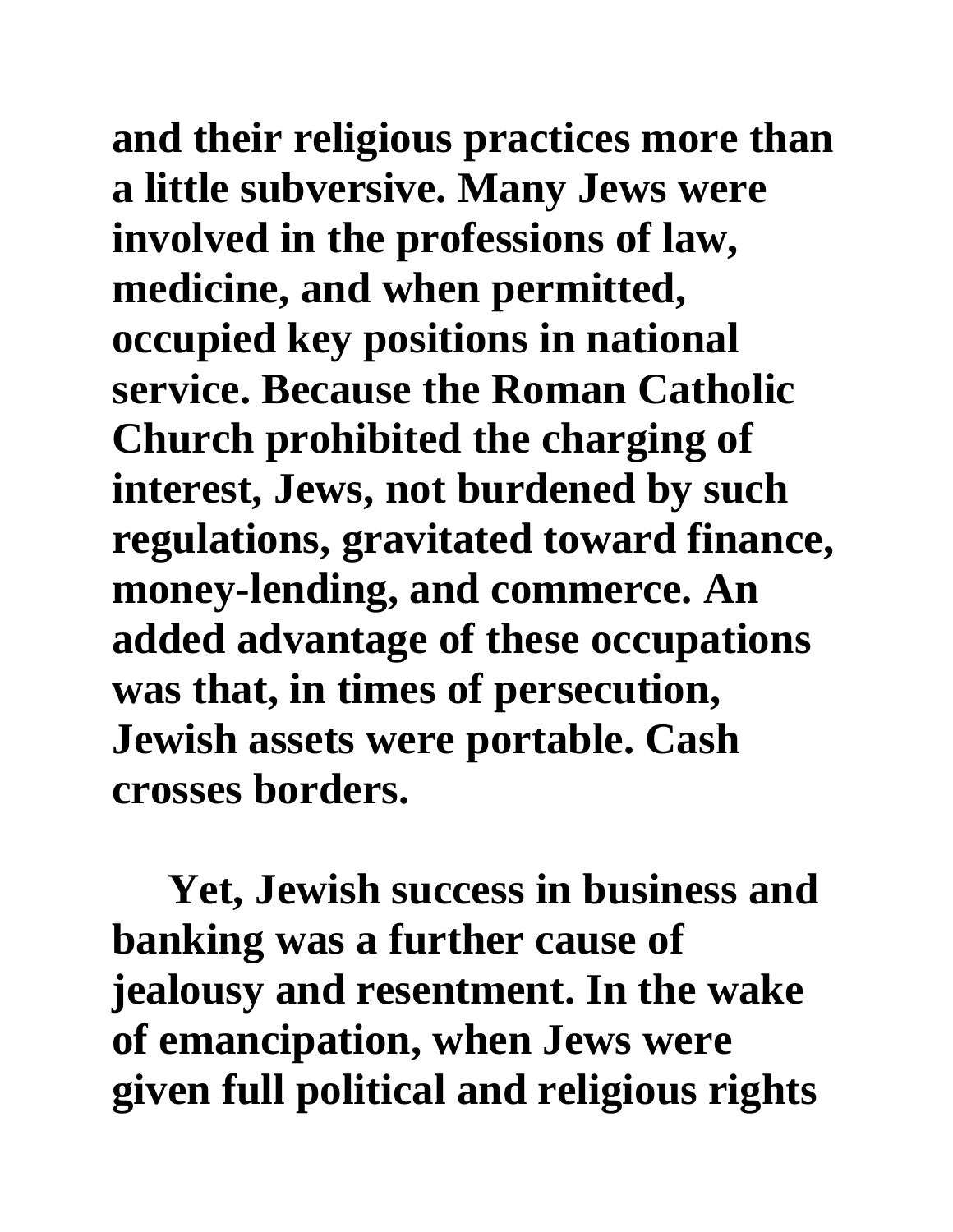**in the nineteenth century, the tide of anti-Semitic propaganda and agitation began to swell. Jews were caricatured as greedy, hard businessmen. Rich Jewish banking families such as the Rothschilds were thought to be conspiring to subject the world to Judaism.**

**Particularly suspect were Jews from Alsace-Lorraine, that largely French speaking region of the Rhine Valley which had been annexed by Germany after its victory in the Franco-Prussian War of 1870. Anti-Semites considered Alsatian Jews, no matter what their true sympathies, to be German Jews. When in 1894, evidence came to light of highly sophisticated, pro-German espionage**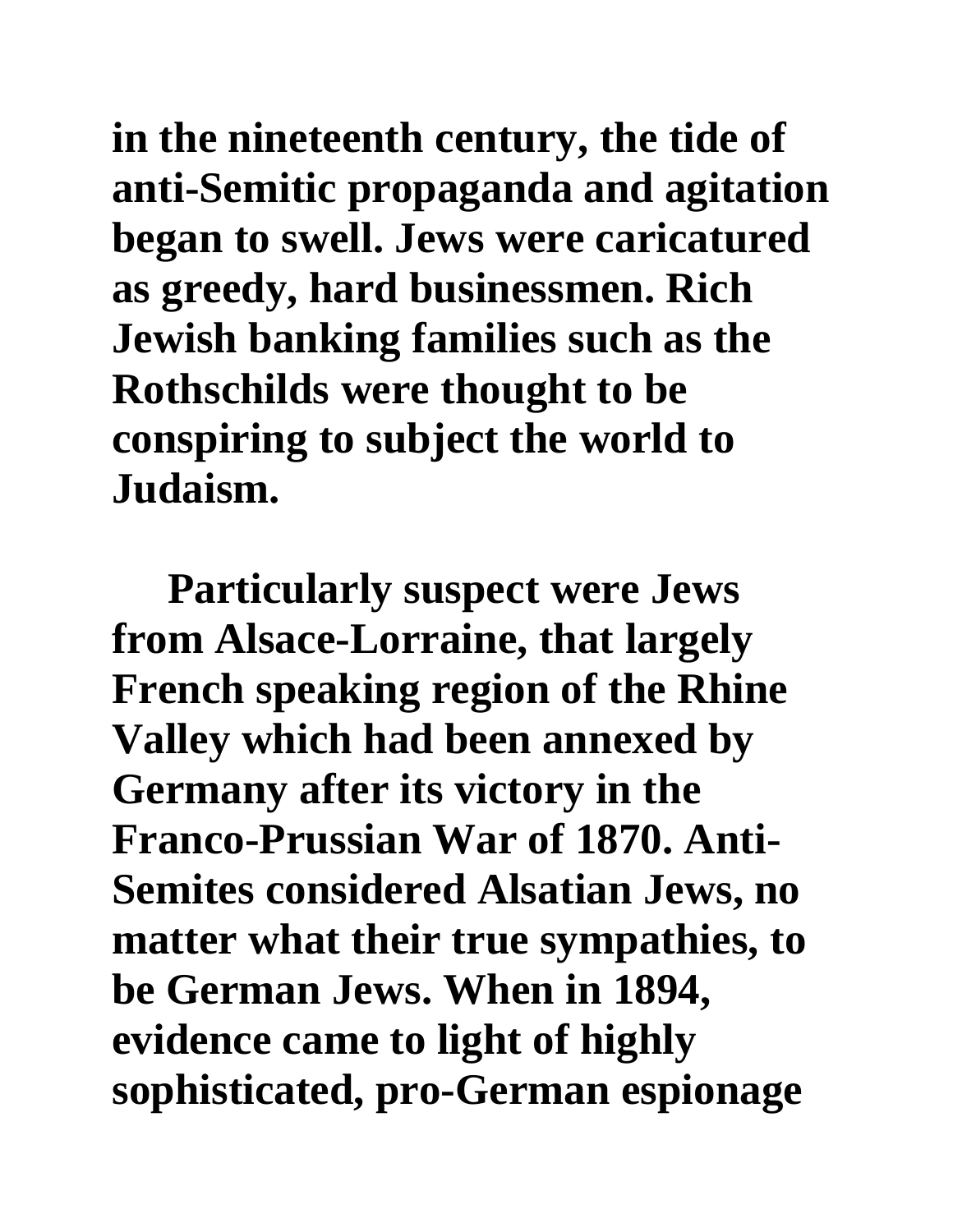**in the French War Office, Army investigators began to search the records of officers assigned to the General Staff. One especially brilliant officer stood out. Captain Alfred Dreyfus was singled out as the spy. He was the son of a wealthy, passionately pro-French Jewish family, whose loyalty to France had caused them to flee their Alsatian home after the German takeover. Dreyfus was not popular at the War Office. He had a prickly personality and, because of his brilliance, tended to criticize the mediocre ideas of his superiors. Though his handwriting did not match that of the traitor's and though he was clearly innocent, Dreyfus was secretly accused, tried, convicted and dismissed to the prison colony on Devil's Island**